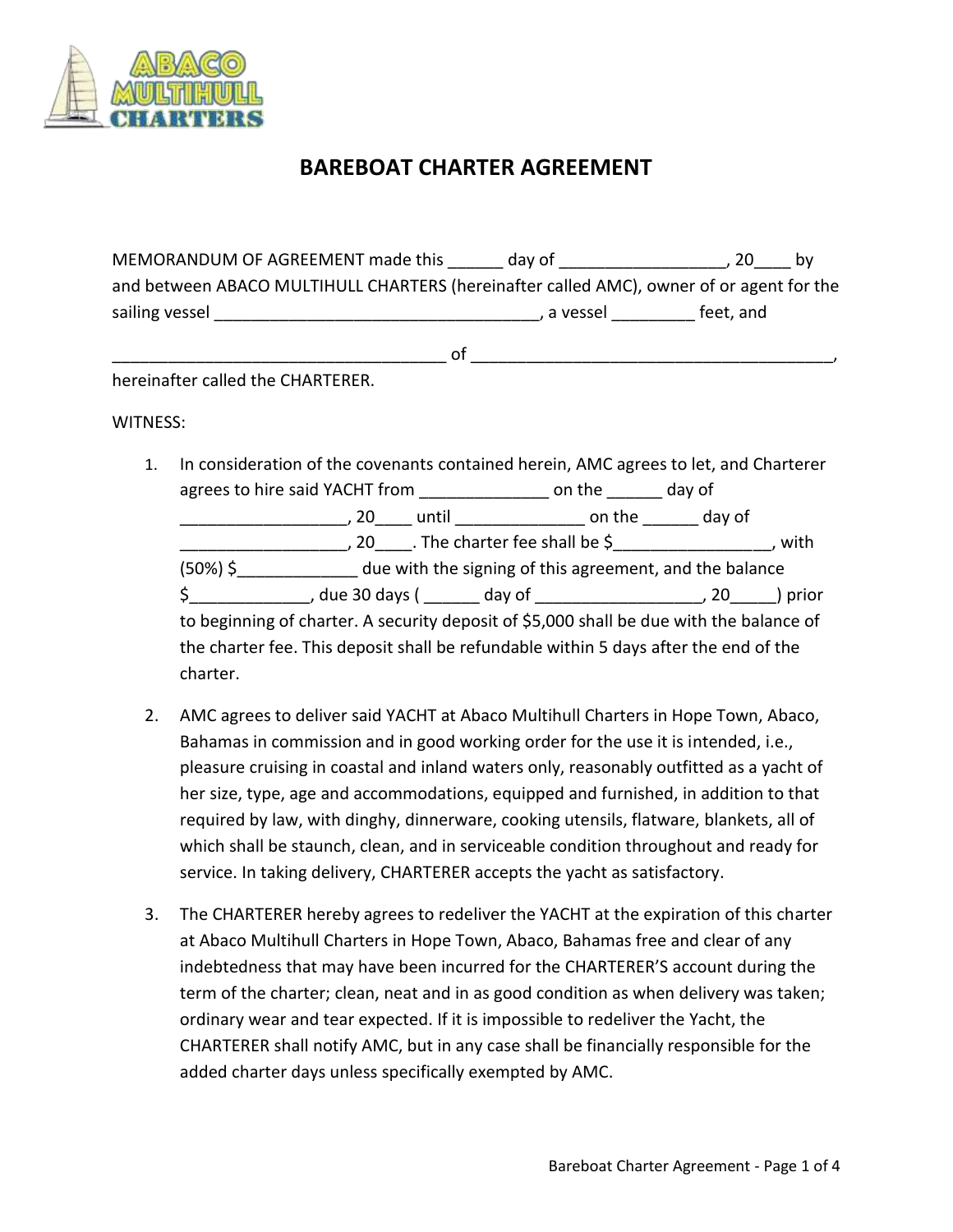- 4. Where this agreement is executed by two or more persons as CHARTERER, then the word CHARTERER shall be deemed to include each of such persons, jointly and severally duly bound hereunder for all the obligations and duties of the CHARTERER. If a captain or crew is aboard, it is understood that they are agents of the CHARTERER, and not the owner or agent. Said captain shall be responsible to the CHARTERER, but shall also be responsible for the vessel, and CHARTERER shall abide by all his decisions where safety of the vessel is concerned.
- 5. AMC agrees that the YACHT will be insured for Liability for the term of this charter.
- 6. The CHARTERER is responsible, after acceptance of the YACHT, to pay for all running expenses during the term of the charter, including food, groceries, fuel, oil, water, deck, engine room and other consumable stores, pilotage, port charges, and provisions and supplies for the CHARTERER and the party of the CHARTERER. AMC shall supply all linen, sheets, and towels, required by the CHARTERER.
- 7. AMC agrees that should the YACHT after delivery, sustain breakdown of machinery or equipment, hull, rigging, or be otherwise disabled by fire, or other cause so as to prevent the use of the YACHT by the CHARTERER for a period of not less than 24 hours, the same not being caused by or having been brought about by any act of default on the part of the CHARTERER, the CHARTERER'S family or others properly permitted aboard by the CHARTERER, AMC shall make a pro rata return of charter fees to the CHARTERER for such a period in excess of said 24 hours that the YACHT shall be disabled or unfit for use. Malfunction of radar or GPS shall not be considered as preventing the use of the vessel.
- 8. The CHARTERER agrees to restrict the cruising of the YACHT to the inland waters of the Sea of Abaco, including that portion of the Atlantic Ocean immediately to the east of Whale Cay and due west of Chub Rocks, from the southerly most point of the Sea of Abaco known as Little Harbour N 26° 19.704' W 076° 59.989' to the northerly most point Manjack Cay N 26° 50.666' W 077° 23.690'. No YACHT shall be permitted to sail anywhere to the eastern side of any cays between those most southerly and northerly points. No moving of the boat is permitted from sunset to sunrise. Dinghy use in harbors is permitted after dark with diligent use of portable flashlights. When sailing or motoring, the dinghy should be secured in the davit. TOWING the dinghy is strictly prohibited. You must be 21 years or older to operate the dinghy and no operation of boat or dinghy under the influence of alcohol. The YACHT may not be used in any racing events. Should the YACHT be found sailing in an unauthorized area or in a nonpermitted matter, the charter will be terminated and the damage deposit forfeited.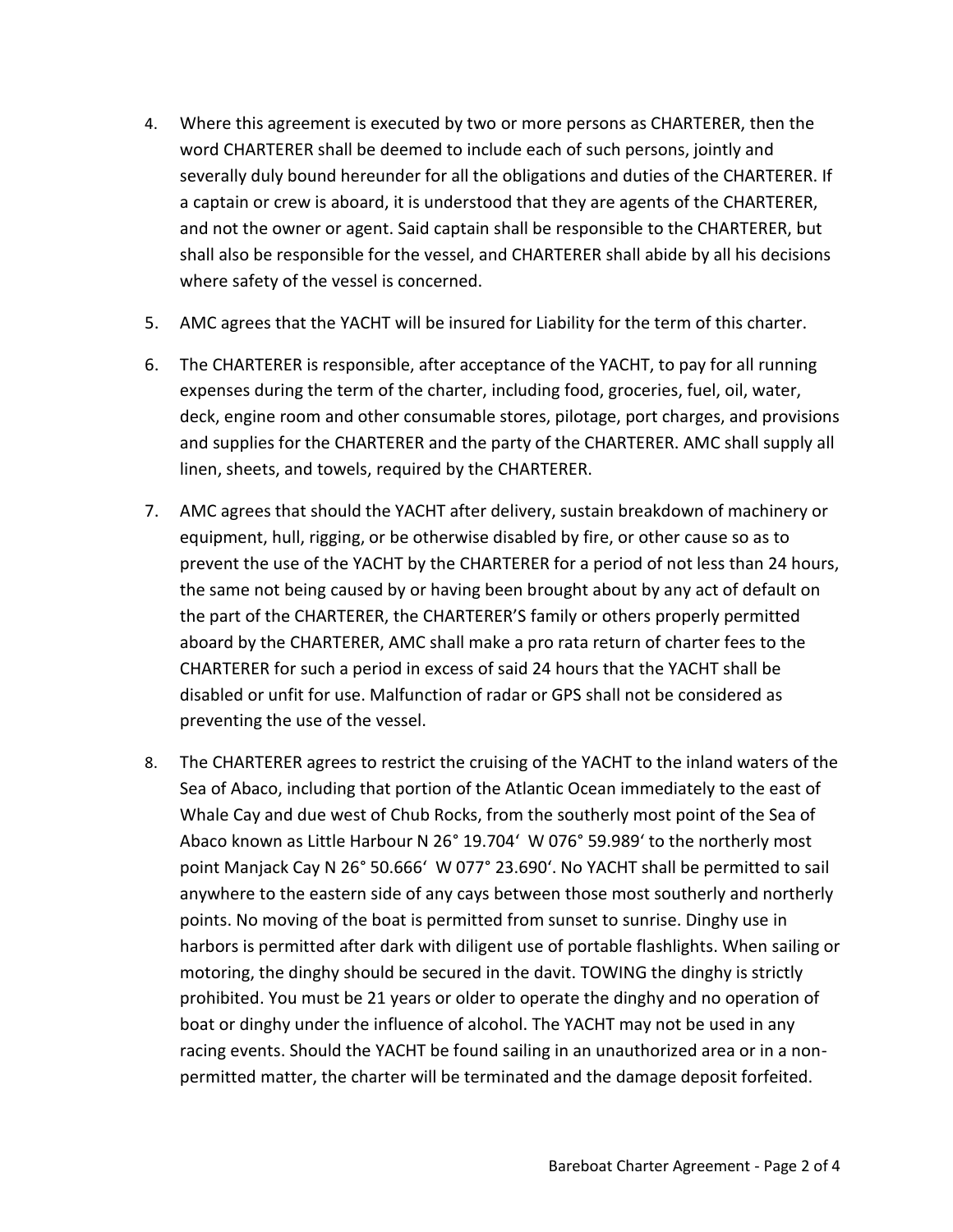- 9. AMC agrees to provide a chase boat between 8 AM and 5 PM in case of emergency, but the service area is bounded by Little Harbour to the South and to the North and West of Baker's Bay, Great Guana Cay, over to Treasure Cay. A service call outside these hours and area will be charged a \$50 per hour fee plus expenses, payable at the time of service.
- 10. The CHARTERER agrees that the YACHT shall be used only as a pleasure vessel for the sole and proper use of the CHARTERER'S quests during the term of this charter and shall not transport merchandise or passengers for hire, or engage in trade, or salvage work, or towing operations (except in the case of the disabling of the YACHT or in case of emergency involving the possible loss of life or limb), nor in any way violate the laws of the Government of the Bahamas, or any other government within the jurisdiction of which this yacht may be at any time, and shall comply in all other respects with applicable legal requirements.

Federal Bahamian laws prohibit the use of any vessel for the transport or possession of any drugs or any other controlled substances, the possession of which are restricted or forbidden by law. In addition to possible criminal and civil penalties against the violators, the law allows for the forfeitures of any vessel which is used in the transport or possession of such substances. Should such forfeiture take place, neither the Owner nor Broker will assume liability for damages. The OWNER specifically reserves the right to proceed without limitation reasonable attorney's fees and settlement, if any. The CHARTERER hereby acknowledges notice of the above and fully accepts responsibility for violations of such laws that occur during the term of this charter by guests, crew members, or any other persons.

- 11. CHARTERER agrees to be fully responsible for and to replace or make good any injury to the YACHT, her tackle, gear, equipment, furnishings, etc. caused by the CHARTERERS up to and including but not limited to the total of the security deposit. All damages willfully caused by the CHARTERER or damages caused while in violation of law shall be totally at the cost of the CHARTERER even if the cost of such repair shall exceed the security deposit.
- 12. This Charter Agreement is not assignable by the CHARTERER nor shall the CHARTERER have the right to sub charter the YACHT under this agreement.
- 13. The CHARTERER agrees to hold harmless all agents of AMC and to keep and save Ron Engle, Jane Engle, AMC, or the OWNERS, captains, brokers, booking agent of the vessel free from liability connected to the CHARTERER'S use of the vessel. AMC will not be responsible for liability to CHARTERER, CHARTERER'S crew or CHARTERER'S personal